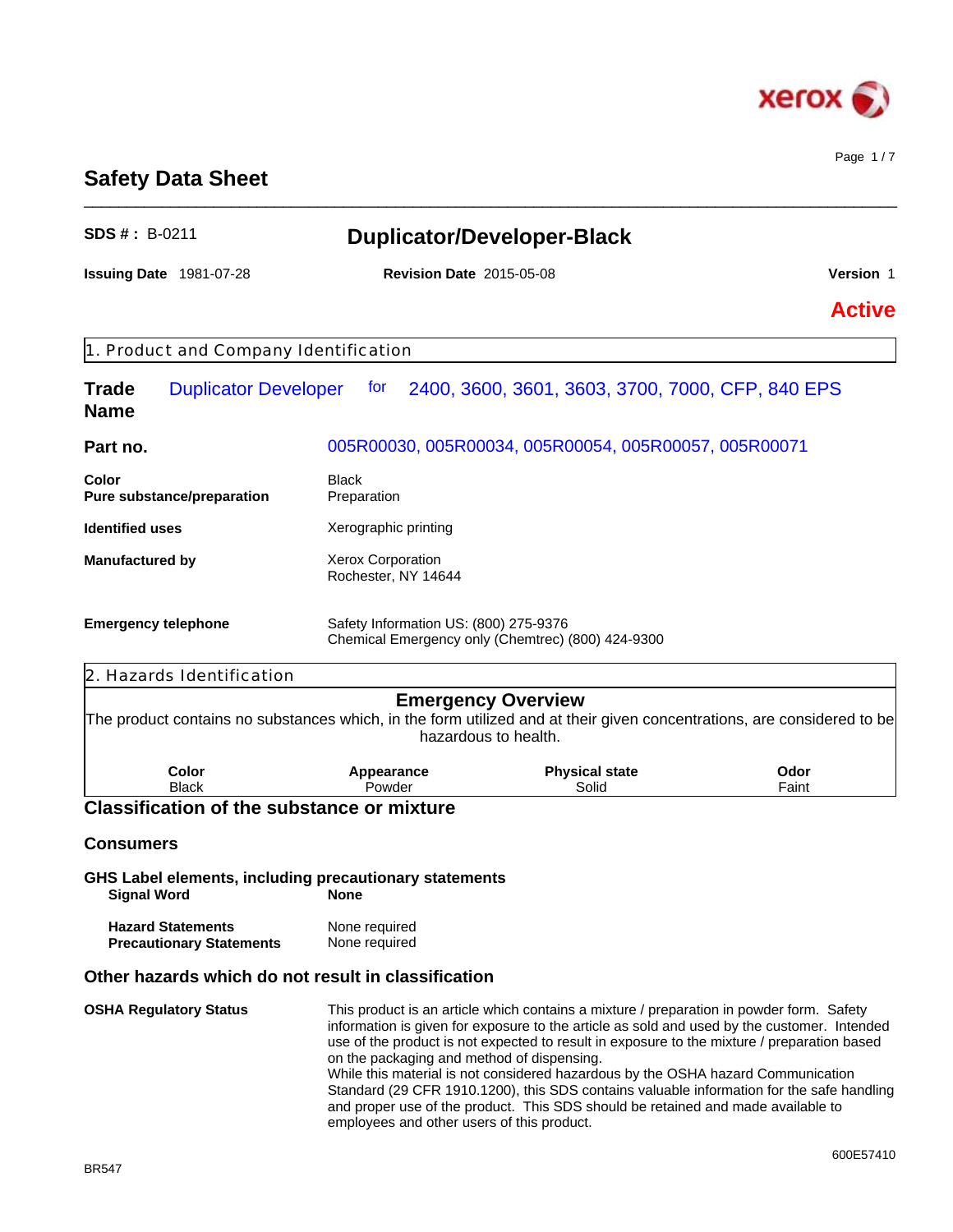

**Principle Routes of Exposure** 

# \_\_\_\_\_\_\_\_\_\_\_\_\_\_\_\_\_\_\_\_\_\_\_\_\_\_\_\_\_\_\_\_\_\_\_\_\_\_\_\_\_\_\_\_\_\_\_\_\_\_\_\_\_\_\_\_\_\_\_\_\_\_\_\_\_\_\_\_\_\_\_\_\_\_\_\_\_\_\_\_\_\_\_\_\_\_\_\_\_\_\_\_\_\_ **SDS # :** B-0211 **Duplicator/Developer-Black** Page 2 / 7

**Potential Health Effects**<br>**Principle Routes of Exposure** Inhalation **Eyes** No known effect

| <b>Acute toxicity</b>         |                                                                                         |
|-------------------------------|-----------------------------------------------------------------------------------------|
| Eyes                          | No known effect                                                                         |
| <b>Skin</b>                   | No known effect                                                                         |
| <b>Inhalation</b>             | No known effect                                                                         |
| <b>Ingestion</b>              | No known effect                                                                         |
| <b>Chronic effects</b>        |                                                                                         |
| <b>Main symptoms</b>          | Overexposure may cause:                                                                 |
|                               | mild respiratory irritation similar to nuisance dust.                                   |
| Aggravated medical conditions | None under normal use conditions                                                        |
| <b>Environmental hazard</b>   | The environmental impact of this product has not been fully investigated, However, this |
|                               | preparation is not expected to present significant adverse environmental effects        |

# 3. Composition/Information on Ingredients

#### 4. First Aid Measures

| General advice                    | For external use only. When symptoms persist or in all cases of doubt seek medical advice.<br>Show this material safety data sheet to the doctor in attendance. |
|-----------------------------------|-----------------------------------------------------------------------------------------------------------------------------------------------------------------|
| Eye contact                       | Immediately flush with plenty of water. After initial flushing, remove any contact lenses and<br>continue flushing for at least 15 minutes                      |
| <b>Skin contact</b>               | Wash skin with soap and water                                                                                                                                   |
| <b>Inhalation</b>                 | Move to fresh air                                                                                                                                               |
| Ingestion                         | Rinse mouth with water and afterwards drink plenty of water or milk                                                                                             |
| <b>Notes to physician</b>         | Treat symptomatically                                                                                                                                           |
| <b>Protection of first-aiders</b> | No special protective equipment required                                                                                                                        |

# 5. Fire-Fighting Measures

| <b>Flammable properties</b>                                                       | Not flammable. Will not readily ignite                                                                                                                                 |
|-----------------------------------------------------------------------------------|------------------------------------------------------------------------------------------------------------------------------------------------------------------------|
| Flash point                                                                       | Not applicable                                                                                                                                                         |
| Suitable extinguishing media                                                      | Use water spray or fog; do not use straight streams, Foam                                                                                                              |
| Unsuitable extinguishing media                                                    | Do not use a solid water stream as it may scatter and spread fire                                                                                                      |
| Specific hazards arising from the chemical                                        |                                                                                                                                                                        |
| <b>Hazardous combustion products</b><br><b>Explosion Data</b>                     | Hazardous decomposition products due to incomplete<br>combustion, Carbon oxides, Nitrogen oxides (NOx)                                                                 |
| <b>Sensitivity to Mechanical Impact</b><br><b>Sensitivity to Static Discharge</b> | Not impact sensitive<br>Fine dust dispersed in air, in sufficient concentrations, and in the<br>presence of an ignition source is a potential dust explosion<br>hazard |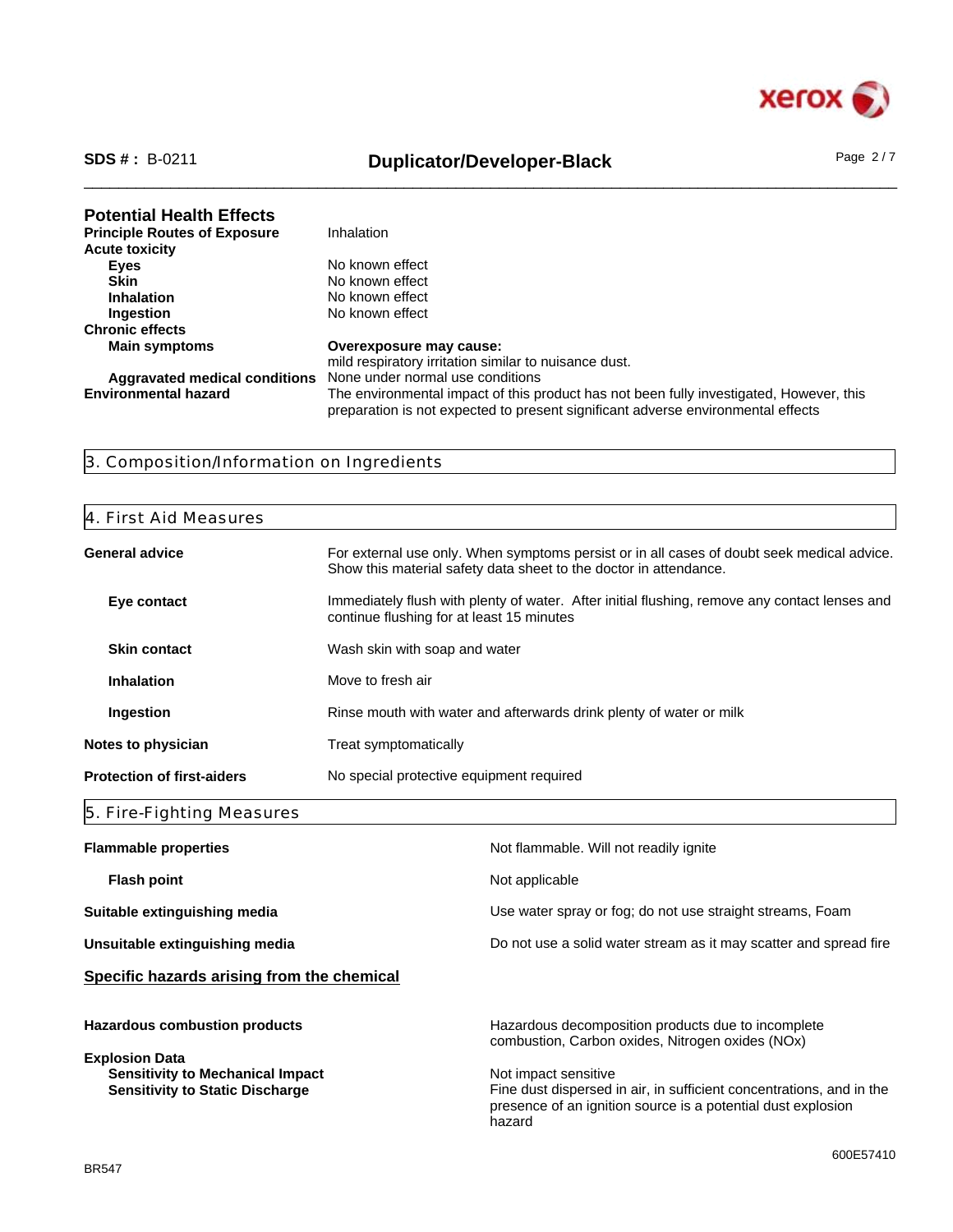

#### **Protective Equipment and Precautions for Firefighters**

In the event of fire and/or explosion do not breathe fumes. Wear fire/flame resistant/retardant clothing. Use self-contained pressure-demand breathing apparatus if needed to prevent exposure to smoke or airborne toxins.

| 6. Accidental Release Measures                  |                                                                                                                                                                              |  |  |
|-------------------------------------------------|------------------------------------------------------------------------------------------------------------------------------------------------------------------------------|--|--|
| <b>Personal Precautions</b>                     | Avoid breathing dust                                                                                                                                                         |  |  |
| <b>Environmental Precautions</b>                | No special environmental precautions required                                                                                                                                |  |  |
| <b>Methods for containment</b>                  | Prevent dust cloud                                                                                                                                                           |  |  |
| Methods for cleaning up                         | Prevent dust cloud. Sweep up or vacuum up spillage and collect in suitable container for<br>disposal. Use non-sparking tools and equipment.                                  |  |  |
| <b>Other Information</b>                        | The environmental impact of this product has not been fully investigated. However, this<br>preparation is not expected to present significant adverse environmental effects. |  |  |
| 7. Handling and Storage                         |                                                                                                                                                                              |  |  |
| Advice on safe handling                         | Handle in accordance with good industrial hygiene and safety practice<br>Avoid dust accumulation in enclosed space<br>Prevent dust cloud                                     |  |  |
| <b>Technical measures/Storage</b><br>conditions | Keep container tightly closed in a dry and well-ventilated place<br>Store at room temperature                                                                                |  |  |
| <b>Hygiene measures</b>                         | None under normal use condtions                                                                                                                                              |  |  |
| 8. Exposure Controls/Personal Protection        |                                                                                                                                                                              |  |  |

### **Exposure guidelines**

| <b>ACGIH TLV TWA</b><br><b>ACGIH TLV TWA</b><br><b>OSHA PEL TWA</b> | 10 mg/m <sup>3</sup> (inhalable particles)<br>3 mg/m <sup>3</sup> (respirable dust)<br>15 mg/m <sup>3</sup> (total dust)                                                                                                                                                                                                                                                                                                                                                                                                                                                                                                                                                                                                    |
|---------------------------------------------------------------------|-----------------------------------------------------------------------------------------------------------------------------------------------------------------------------------------------------------------------------------------------------------------------------------------------------------------------------------------------------------------------------------------------------------------------------------------------------------------------------------------------------------------------------------------------------------------------------------------------------------------------------------------------------------------------------------------------------------------------------|
| <b>OSHA PEL TWA</b>                                                 | $5 \text{ mg/m}^3$ (respirable dust)                                                                                                                                                                                                                                                                                                                                                                                                                                                                                                                                                                                                                                                                                        |
| <b>Xerox Exposure Limit</b>                                         | $2.5 \text{ mg/m}^3$ (total dust)                                                                                                                                                                                                                                                                                                                                                                                                                                                                                                                                                                                                                                                                                           |
| <b>Xerox Exposure Limit</b>                                         | $0.4 \text{ mg/m}^3$ (respirable dust)                                                                                                                                                                                                                                                                                                                                                                                                                                                                                                                                                                                                                                                                                      |
| <b>Other Information</b>                                            | The results obtained from a Xerox sponsored Chronic Toner Inhalation Study demonstrated<br>no lung changes in rats for the lowest $(1 \text{ mg/m}^3)$ exposure level (the level most relevant to<br>potential human exposure). A very slight degree of fibrosis was noted in 25% of animals at<br>the middle $(4mg/m3)$ exposure level, while a slight degree of fibrosis was noted in all the<br>animals at the highest $(16 \text{ mg/m}^3)$ exposure level. These findings are attributed to "lung<br>overloading", a generic response to excessive amounts of any dust retained in the lungs for<br>a prolonged period. This study was conducted using a special test toner to comply with an<br>EPA testing protocol. |

### **Occupational Exposure Controls**

#### **Engineering measures**

None under normal use conditions.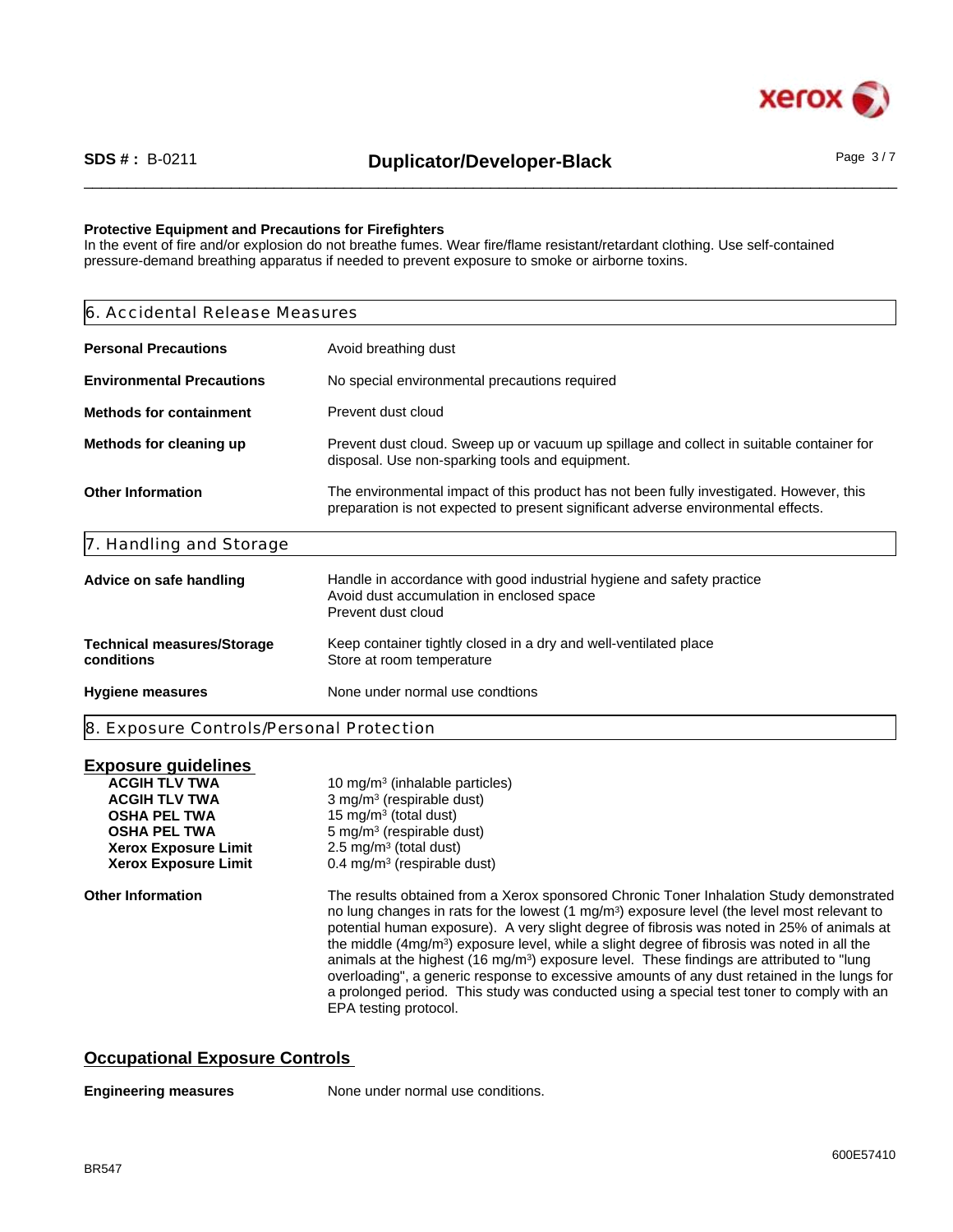

# \_\_\_\_\_\_\_\_\_\_\_\_\_\_\_\_\_\_\_\_\_\_\_\_\_\_\_\_\_\_\_\_\_\_\_\_\_\_\_\_\_\_\_\_\_\_\_\_\_\_\_\_\_\_\_\_\_\_\_\_\_\_\_\_\_\_\_\_\_\_\_\_\_\_\_\_\_\_\_\_\_\_\_\_\_\_\_\_\_\_\_\_\_\_ **SDS # :** B-0211 **Duplicator/Developer-Black** Page 4 / 7

# **Personal Protective Equipment**

| <b>Consumer</b> use           | These recommendations apply to the product as supplied |
|-------------------------------|--------------------------------------------------------|
| <b>Respiratory protection</b> | No special protective equipment required               |
| <b>Eye/Face protection</b>    | No special protective equipment required               |
| Skin and body protection      | No special protective equipment required               |
| <b>Hand protection</b>        | No special protective equipment required               |

# 9. Physical and Chemical Properties

| Appearance<br>Odor threshold<br>рH<br><b>Flash point</b>                                                                                                                                                                                                                                       | Powder<br>Not applicable<br>Not applicable<br>Not applicable |                                                                                                                                                                                                                                                                         | Odor<br><b>Physical state</b><br><b>Color</b><br><b>Boiling</b><br>point/range | Faint<br>Solid<br><b>Black</b><br>Not applicable                                             |
|------------------------------------------------------------------------------------------------------------------------------------------------------------------------------------------------------------------------------------------------------------------------------------------------|--------------------------------------------------------------|-------------------------------------------------------------------------------------------------------------------------------------------------------------------------------------------------------------------------------------------------------------------------|--------------------------------------------------------------------------------|----------------------------------------------------------------------------------------------|
| <b>Autoignition</b><br>temperature                                                                                                                                                                                                                                                             | Not applicable                                               |                                                                                                                                                                                                                                                                         |                                                                                |                                                                                              |
| <b>Flammability Limits in Air</b>                                                                                                                                                                                                                                                              |                                                              | Not applicable                                                                                                                                                                                                                                                          |                                                                                |                                                                                              |
| <b>Explosive properties</b><br>Vapor pressure<br>Vapor density<br><b>Water solubility</b><br><b>Viscosity</b><br><b>Partition coefficient</b><br><b>Evaporation rate</b><br><b>Melting point/range</b><br><b>Freezing point</b><br><b>Decomposition temperature</b><br><b>Specific gravity</b> |                                                              | source is a potential dust explosion hazard<br>Not applicable<br>Not applicable<br>Negligible<br>Not applicable<br>Not applicable<br>Not applicable<br>Not determined<br>Not applicable<br>Not determined<br>$\sim$ 1 (toner component)<br>$\sim$ 5 (carrier component) |                                                                                | Fine dust dispersed in air, in sufficient concentrations, and in the presence of an ignition |

# 10. Stability and Reactivity

| <b>Reactivity</b>                                                                                                                                                                               | No dangerous reaction known under conditions of normal use |  |
|-------------------------------------------------------------------------------------------------------------------------------------------------------------------------------------------------|------------------------------------------------------------|--|
| <b>Stability</b>                                                                                                                                                                                | Stable under normal conditions                             |  |
| Incompatible products                                                                                                                                                                           | None                                                       |  |
| <b>Conditions to Avoid</b><br>Prevent dust cloud<br>Fine dust dispersed in air, in sufficient concentrations, and in the presence of an ignition<br>source is a potential dust explosion hazard |                                                            |  |
| Hazardous Decomposition Products None under normal use                                                                                                                                          |                                                            |  |

| <b>Hazardous polymerization</b> | Hazardous polymerization does not occur |  |
|---------------------------------|-----------------------------------------|--|
|---------------------------------|-----------------------------------------|--|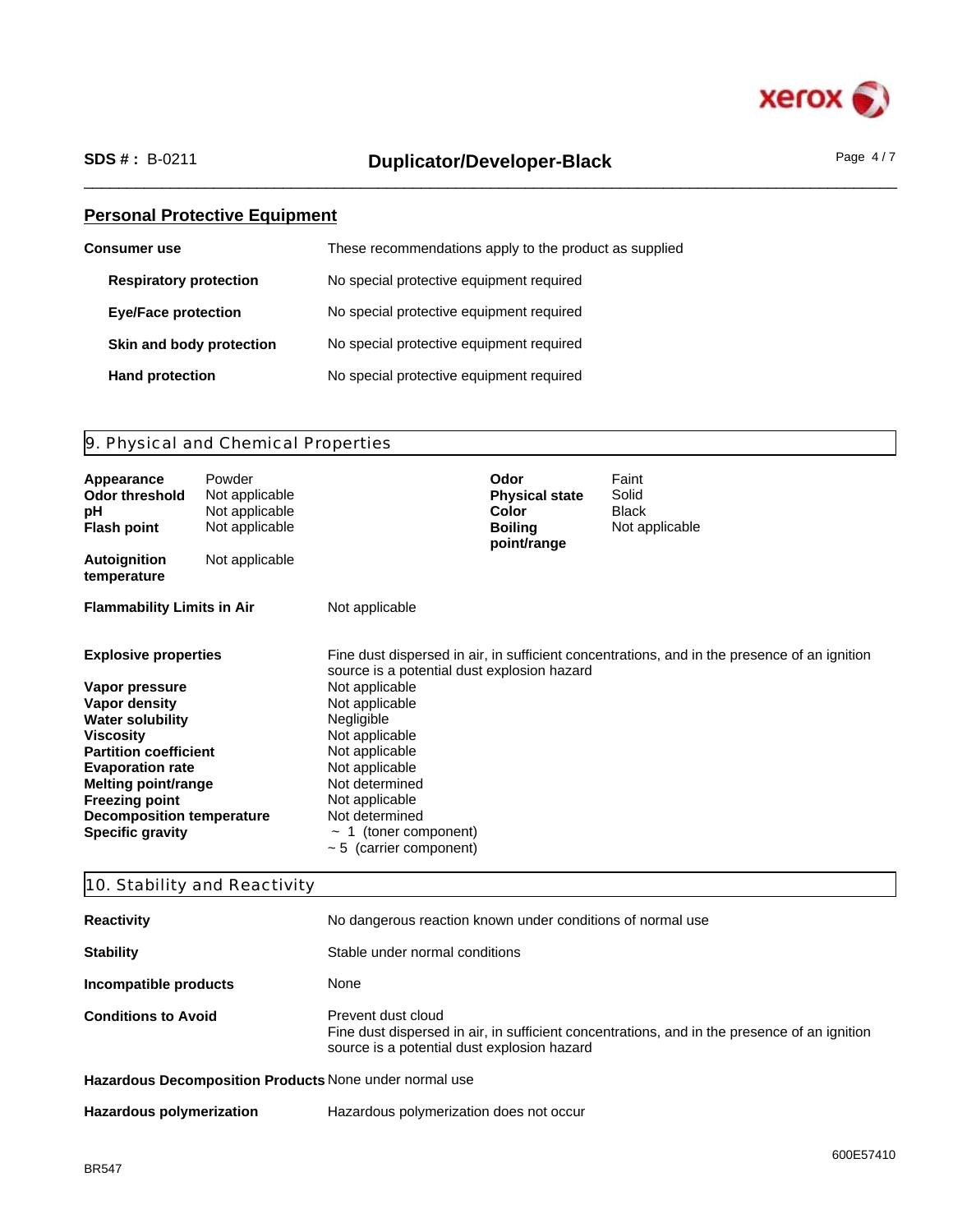

# \_\_\_\_\_\_\_\_\_\_\_\_\_\_\_\_\_\_\_\_\_\_\_\_\_\_\_\_\_\_\_\_\_\_\_\_\_\_\_\_\_\_\_\_\_\_\_\_\_\_\_\_\_\_\_\_\_\_\_\_\_\_\_\_\_\_\_\_\_\_\_\_\_\_\_\_\_\_\_\_\_\_\_\_\_\_\_\_\_\_\_\_\_\_ **SDS # :** B-0211 **Duplicator/Developer-Black** Page 5 / 7

**Hazardous reactions** None under normal processing

#### **11. Toxicological Information**

| <b>Acute toxicity</b>                                                                                                                                                                                                     |                                                                                                                                                                                                                                                                                                                                                                                                                                                                                                                                                                                                                                                                                                                                          |
|---------------------------------------------------------------------------------------------------------------------------------------------------------------------------------------------------------------------------|------------------------------------------------------------------------------------------------------------------------------------------------------------------------------------------------------------------------------------------------------------------------------------------------------------------------------------------------------------------------------------------------------------------------------------------------------------------------------------------------------------------------------------------------------------------------------------------------------------------------------------------------------------------------------------------------------------------------------------------|
| <b>Product information</b>                                                                                                                                                                                                |                                                                                                                                                                                                                                                                                                                                                                                                                                                                                                                                                                                                                                                                                                                                          |
| <b>Irritation</b>                                                                                                                                                                                                         | No skin irritation                                                                                                                                                                                                                                                                                                                                                                                                                                                                                                                                                                                                                                                                                                                       |
|                                                                                                                                                                                                                           | No eye irritation                                                                                                                                                                                                                                                                                                                                                                                                                                                                                                                                                                                                                                                                                                                        |
| LD50 Oral                                                                                                                                                                                                                 | $> 5$ g/kg (rat)                                                                                                                                                                                                                                                                                                                                                                                                                                                                                                                                                                                                                                                                                                                         |
| <b>LD50 Dermal</b>                                                                                                                                                                                                        | $> 5$ g/kg (rabbit)                                                                                                                                                                                                                                                                                                                                                                                                                                                                                                                                                                                                                                                                                                                      |
| <b>LC50 Inhalation:</b>                                                                                                                                                                                                   | $> 5$ mg/L (rat, 4 hr)                                                                                                                                                                                                                                                                                                                                                                                                                                                                                                                                                                                                                                                                                                                   |
| <b>Component information</b>                                                                                                                                                                                              |                                                                                                                                                                                                                                                                                                                                                                                                                                                                                                                                                                                                                                                                                                                                          |
| <b>Chronic toxicity</b>                                                                                                                                                                                                   |                                                                                                                                                                                                                                                                                                                                                                                                                                                                                                                                                                                                                                                                                                                                          |
| <b>Chronic effects</b>                                                                                                                                                                                                    | No known effects under normal use conditions                                                                                                                                                                                                                                                                                                                                                                                                                                                                                                                                                                                                                                                                                             |
| <b>Main symptoms</b>                                                                                                                                                                                                      | <b>Overexposure may cause:</b> mild respiratory irritation similar to nuisance dust.                                                                                                                                                                                                                                                                                                                                                                                                                                                                                                                                                                                                                                                     |
| Aggravated medical conditions                                                                                                                                                                                             | None under normal use conditions                                                                                                                                                                                                                                                                                                                                                                                                                                                                                                                                                                                                                                                                                                         |
| Carcinogenicity                                                                                                                                                                                                           | See "Other Information" in this section.                                                                                                                                                                                                                                                                                                                                                                                                                                                                                                                                                                                                                                                                                                 |
| <b>Other information</b>                                                                                                                                                                                                  | The IARC (International Agency for Research on Cancer) has listed carbon black as<br>"possibly carcinogenic to humans". The classification is based on studies evaluating pure,<br>"free" carbon black. In contrast, toner is a formulation composed of specially prepared<br>polymer and a small amount of carbon black (or other pigment). In the process of making<br>toner, the small amount of carbon black becomes encapsulated within a matrix. Xerox has<br>performed extensive testing of toner, including a chronic bioassay (test for potential<br>carcinogenicity). Exposure to toner did not produce evidence of cancer in exposed animals.<br>The results were submitted to regulatory agencies and published extensively. |
| <b>Other toxic effects</b><br><b>Product information</b><br><b>Sensitization</b><br><b>Mutagenic effects</b><br><b>Teratogenicity</b><br><b>Target organ effects</b><br><b>Aspiration Hazard</b><br>Other adverse effects | No sensitization responses were observed<br>Not mutagenic in AMES Test<br>No information available<br>None known<br>Not applicable<br>None known                                                                                                                                                                                                                                                                                                                                                                                                                                                                                                                                                                                         |
|                                                                                                                                                                                                                           |                                                                                                                                                                                                                                                                                                                                                                                                                                                                                                                                                                                                                                                                                                                                          |

#### **Other Information**

The IARC (International Agency for Research on Cancer) has listed carbon black as "possibly carcinogenic to humans". The classification is based on studies evaluating pure, "free" carbon black. In contrast, toner is a formulation composed of specially prepared polymer and a small amount of carbon black (or other pigment). In the process of making toner, the small amount of carbon black becomes encapsulated within a matrix. Xerox has performed extensive testing of toner, including a chronic bioassay (test for potential carcinogenicity). Exposure to toner did not produce evidence of cancer in exposed animals. The results were submitted to regulatory agencies and published extensively.

#### 12. Ecological Information

#### **Ecotoxicity**

The environmental impact of this product has not been fully investigated. However, this preparation is not expected to present significant adverse environmental effects.

#### **Component information**

| Persistence and degradability | No product level data available |
|-------------------------------|---------------------------------|
| <b>Bioaccumulation</b>        | No product level data available |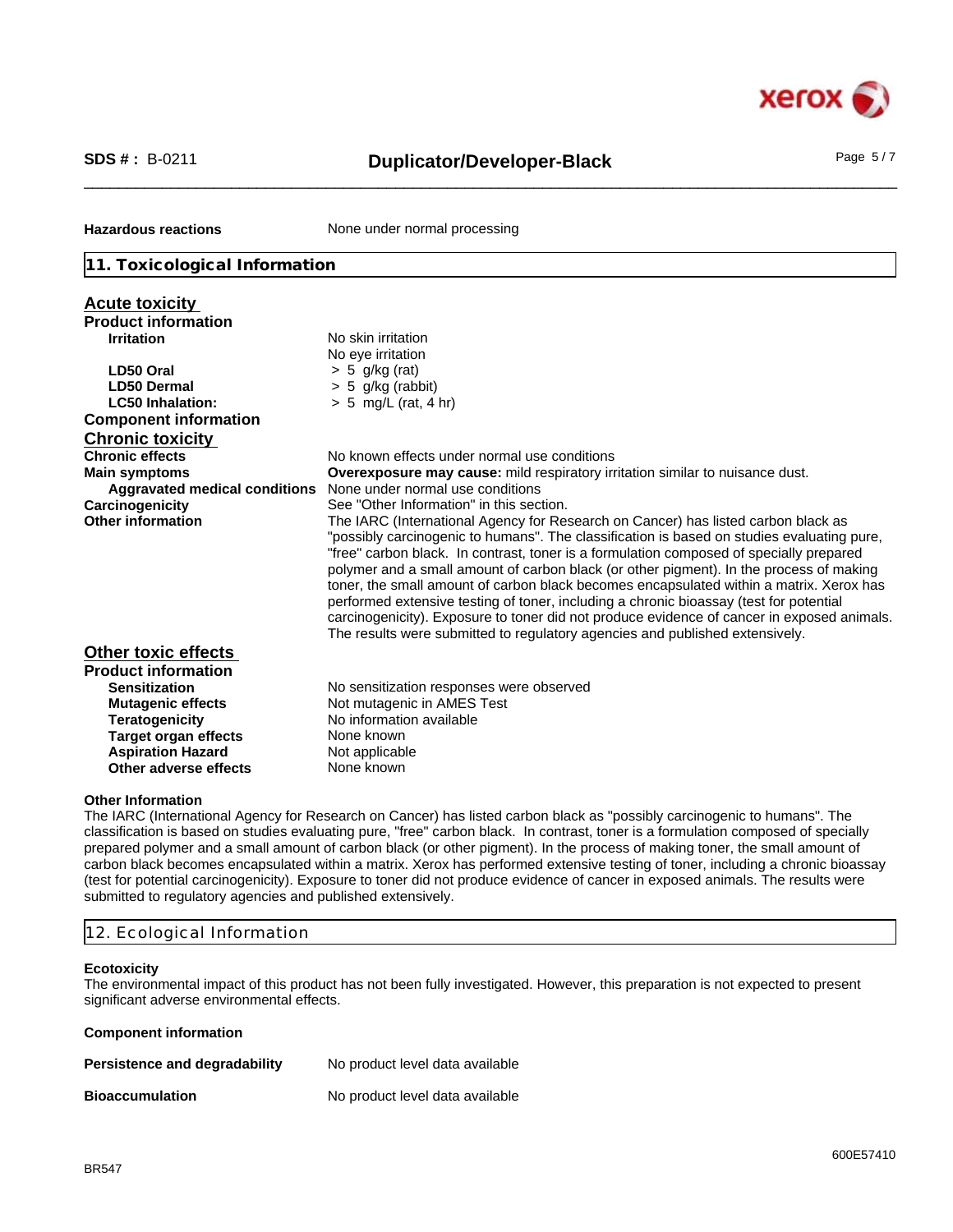

| $SDS # : B-0211$              | <b>Duplicator/Developer-Black</b>                                                                                                                                                                                                                                                                                                                                                                                                                                                                                              | Page $6/7$ |
|-------------------------------|--------------------------------------------------------------------------------------------------------------------------------------------------------------------------------------------------------------------------------------------------------------------------------------------------------------------------------------------------------------------------------------------------------------------------------------------------------------------------------------------------------------------------------|------------|
| <b>Mobility</b>               | No product level data available                                                                                                                                                                                                                                                                                                                                                                                                                                                                                                |            |
| <b>Component information</b>  |                                                                                                                                                                                                                                                                                                                                                                                                                                                                                                                                |            |
| Other adverse effects         | No information available                                                                                                                                                                                                                                                                                                                                                                                                                                                                                                       |            |
| 13. Disposal Considerations   |                                                                                                                                                                                                                                                                                                                                                                                                                                                                                                                                |            |
| <b>Waste Disposal Methods</b> | This material, as supplied, is not a hazardous waste according to Federal regulations (40<br>CFR 261). This material could become a hazardous waste if it is mixed with or otherwise<br>comes in contact with a hazardous waste, if chemical additions are made to this material, or<br>if the material is processed or otherwise altered. Consult 40 CFR 261 to determine whether<br>the altered material is a hazardous waste. Consult the appropriate state, regional, or local<br>regulations for additional requirements. |            |
| <b>Contaminated packaging</b> | Dispose of in accordance with local regulations.                                                                                                                                                                                                                                                                                                                                                                                                                                                                               |            |
| 14. Transport Information     |                                                                                                                                                                                                                                                                                                                                                                                                                                                                                                                                |            |
| <b>Note</b>                   | This material is not subject to regulation as a hazardous material for shipping.                                                                                                                                                                                                                                                                                                                                                                                                                                               |            |

#### 15. Regulatory Information

#### **OSHA Regulatory Status**

This product is an article which contains a mixture / preparation in powder form. Safety information is given for exposure to the article as sold and used by the customer. Intended use of the product is not expected to result in exposure to the mixture / preparation based on the packaging and method of dispensing.

While this material is not considered hazardous by the OSHA hazard Communication Standard (29 CFR 1910.1200), this SDS contains valuable information for the safe handling and proper use of the product. This SDS should be retained and made available to employees and other users of this product.

| International Inventories |          |  |
|---------------------------|----------|--|
| <b>TSCA</b>               | Complies |  |
| <b>DSL/NDSL</b>           | Complies |  |

### **U.S. Federal Regulations**

#### **SARA 313**

Section 313 of Title III of the Superfund Amendments and Reauthorization Act of 1986 (SARA). This product does not contain any chemicals which are subject to the reporting requirements of the Act and Title 40 of the Code of Federal Regulations, Part 372.

#### **SARA 311/312 Hazard Categories**

#### **Clean Water Act**

This product is not regulated as a pollutant pursuant to the Clean Water Act (40 CFR 122.21 and 40 CFR 122.42).

# **Clean Air Act, Section 112 Hazardous Air Pollutants (HAPs) (see 40 CFR 61)**

This product is not regulated as a hazardous air pollutant (HAPS) under Section 112 of the Clean Air Act Amendments of 1990. **CERCLA**

This material, as supplied, does not contain any substances regulated as hazardous substances under the Comprehensive Environmental Response Compensation and Liability Act (CERCLA) (40 CFR 302) or the Superfund Amendments and Reauthorization Act (SARA) (40 CFR 355). There may be specific reporting requirements at the local, regional, or state level pertaining to releases of this material.

#### **TSCA**

TSCA 12(b) does not apply to this product.